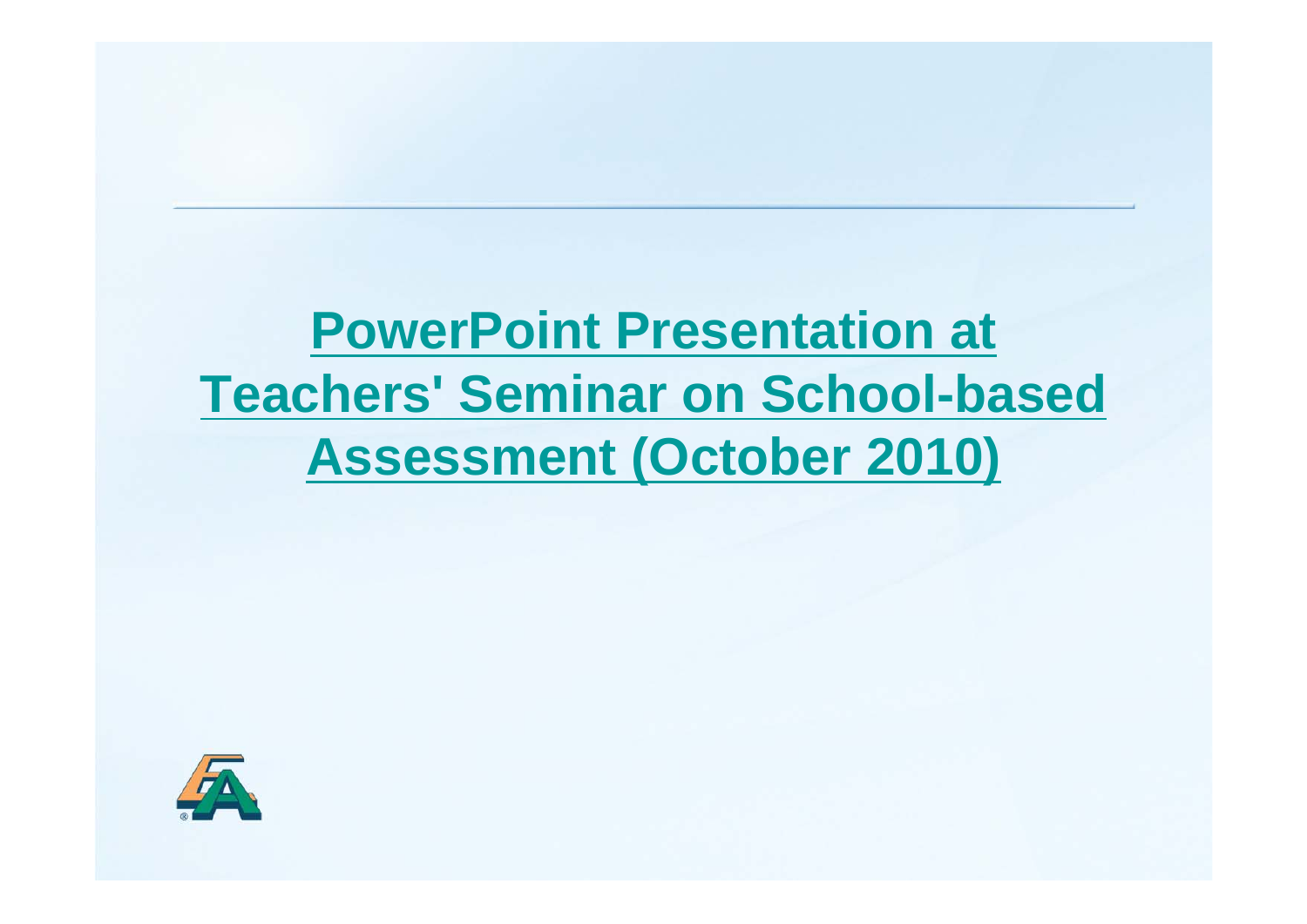### **HKDSE Chemistry & CS(Chem) SBA Arrangement**

|                  | <b>Minimum</b> number of Assessment per student |           |             |                |  |  |  |
|------------------|-------------------------------------------------|-----------|-------------|----------------|--|--|--|
|                  |                                                 | S6 (2012) |             |                |  |  |  |
|                  | Basic Chemical Analysis (BCA)                   |           | Experiment  | Experiment     |  |  |  |
|                  | <b>VA</b>                                       | QA        | <b>EXPT</b> | <b>EXPT</b>    |  |  |  |
| <b>Chemistry</b> |                                                 |           |             | $\overline{2}$ |  |  |  |
| CS(Chem)         |                                                 |           |             |                |  |  |  |

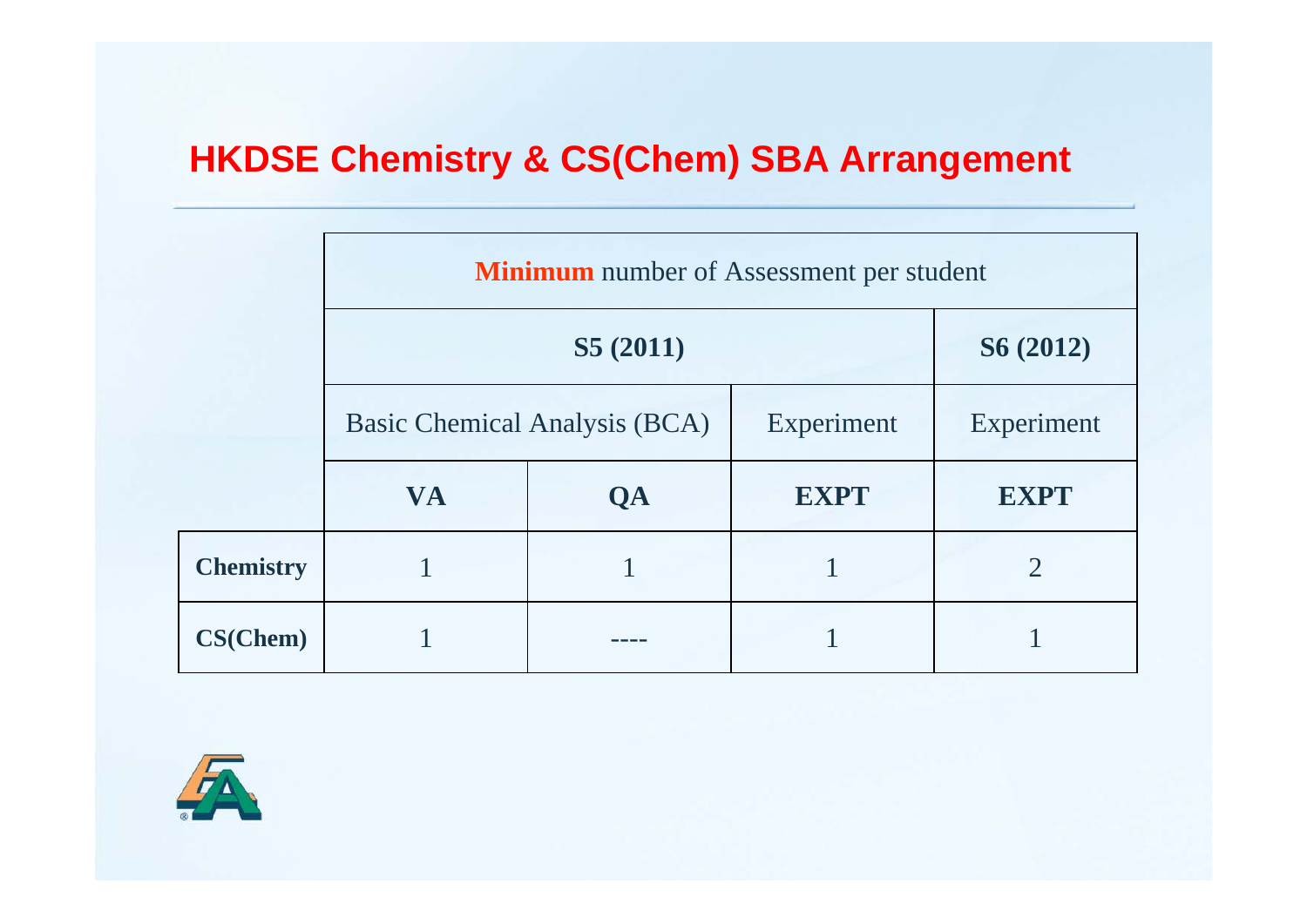|                       | VA                                              | <b>OA</b>                                            |  |
|-----------------------|-------------------------------------------------|------------------------------------------------------|--|
| <b>Student's work</b> | <b>Individual</b><br><b>Volumetric Analysis</b> | <b>Individual</b><br>Detection of cation/anion/ both |  |
| <b>Assessment</b>     | <b>Individual</b> worksheet                     | <b>Individual</b> worksheet                          |  |

|                       | <b>EXPT</b>                                                                                             |  |  |
|-----------------------|---------------------------------------------------------------------------------------------------------|--|--|
| <b>Student's work</b> | <b>Group</b> experiments (other than $VA \& QA$ ) in the Curriculum<br>and Assessment Guide             |  |  |
| <b>Assessment</b>     | <b>Individual</b> worksheet/simple report/detailed report/quiz<br>(same mode for all students per task) |  |  |

| Teacher's work | Marking students' written work (worksheet / simple report /<br>detailed report $\ell$ quiz) |
|----------------|---------------------------------------------------------------------------------------------|
|----------------|---------------------------------------------------------------------------------------------|

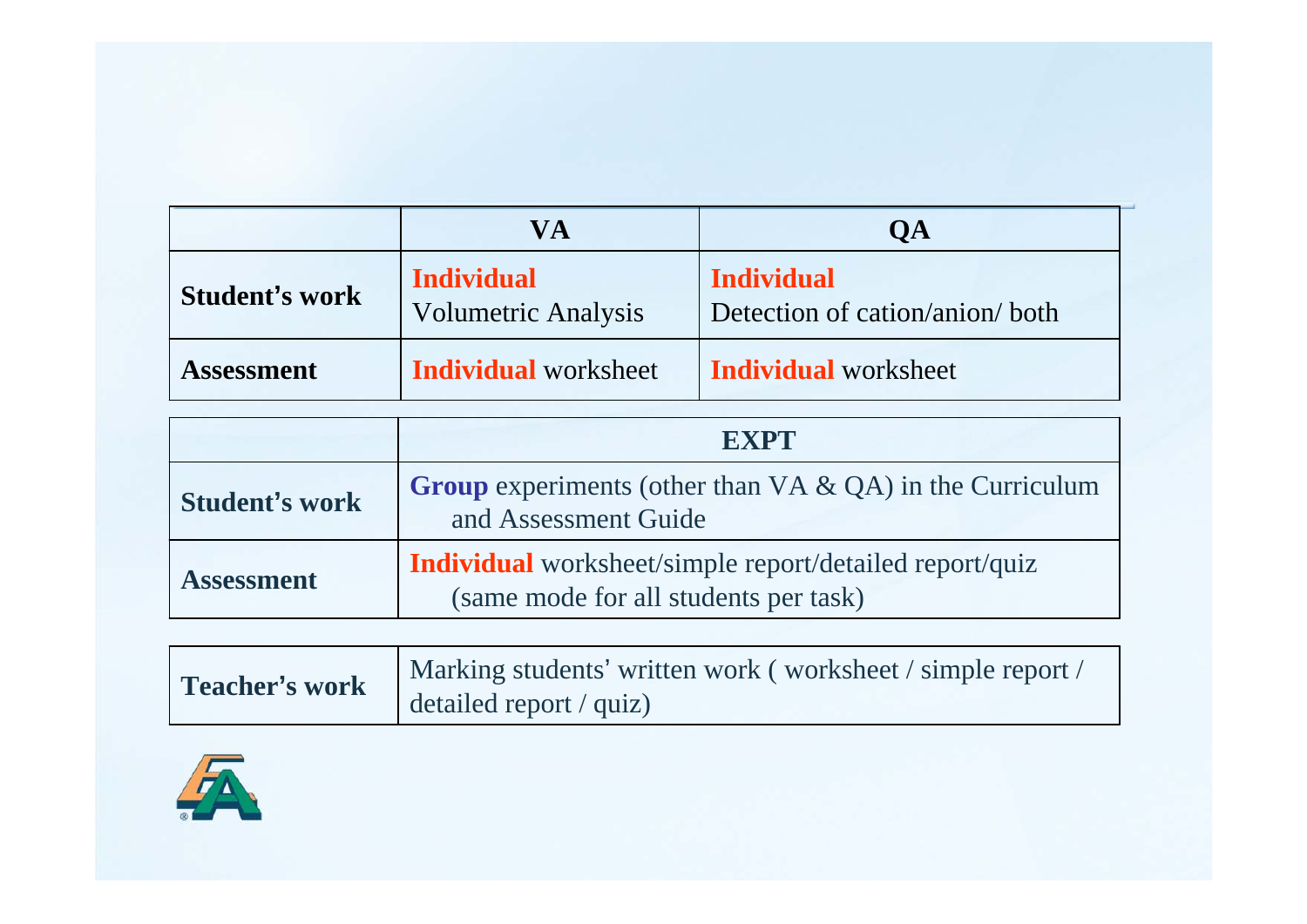- There is **no** need to deal with **Switching of Courses / Transfer Students / School Repeater** for S5 (2011) submission.
- For details, please see Chapter 2 of the 2012 SBA Teachers' Handbook.
- Please see also **SBA Sample Tasks** provided by HKEAA at http://www.hkeaa.edu.hk

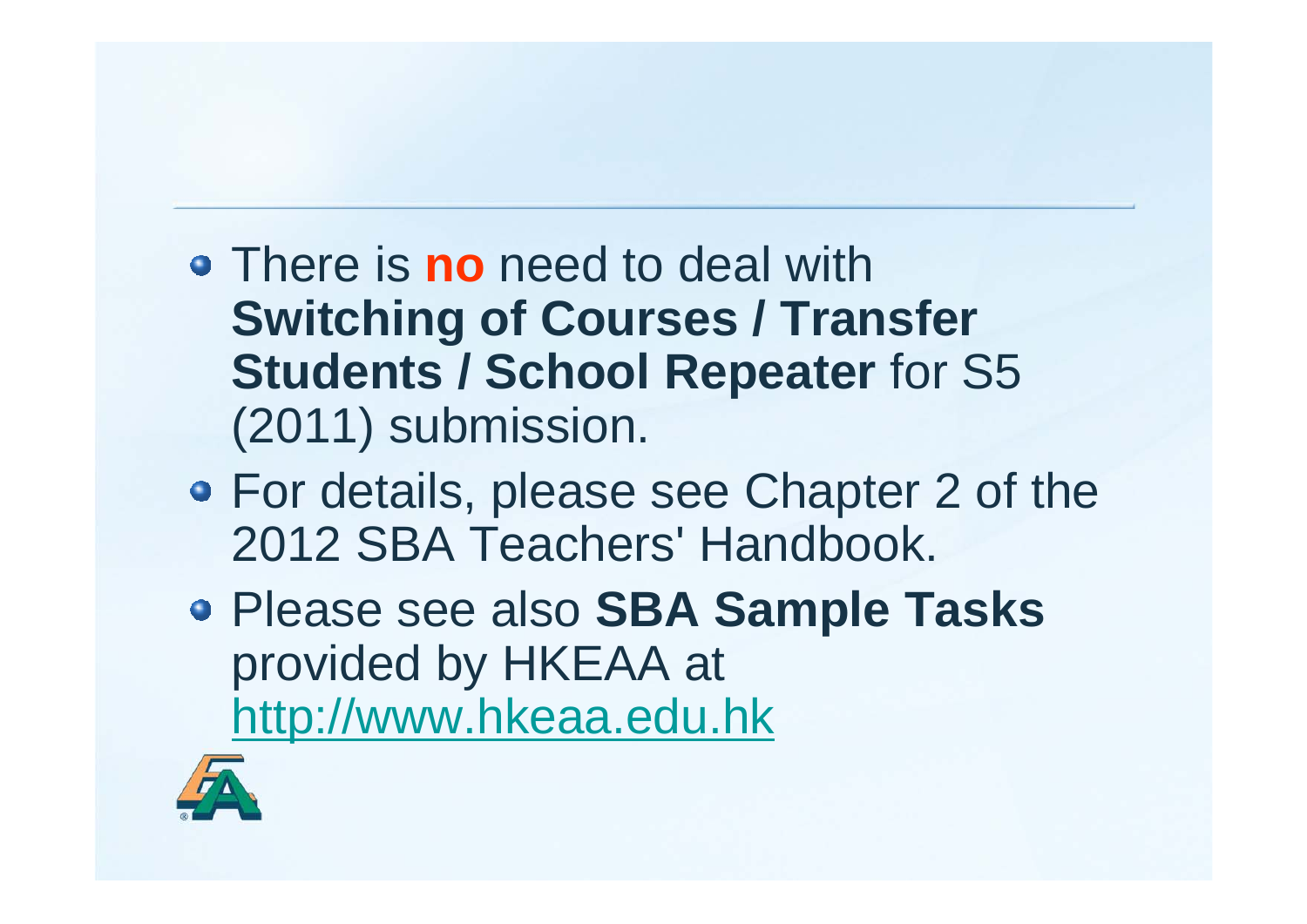### **Submission of Marks, Student Work Samples and Task Lists**

- Tentative Schedule: S5 (May 2011 June 2011); S6 (January 2012 - February 2012)
- Training will be provided upon the readiness of SBA system in early 2011.
- Accept 0 to 10 marks (integer only) with '0 mark' means extremely poor performance. Assessment performed within a school should be standardized as **moderation will base on whole school** using mainly statistical approach.
- SBA moderation booklet published by end of 2010, plus requirements on sample collection.

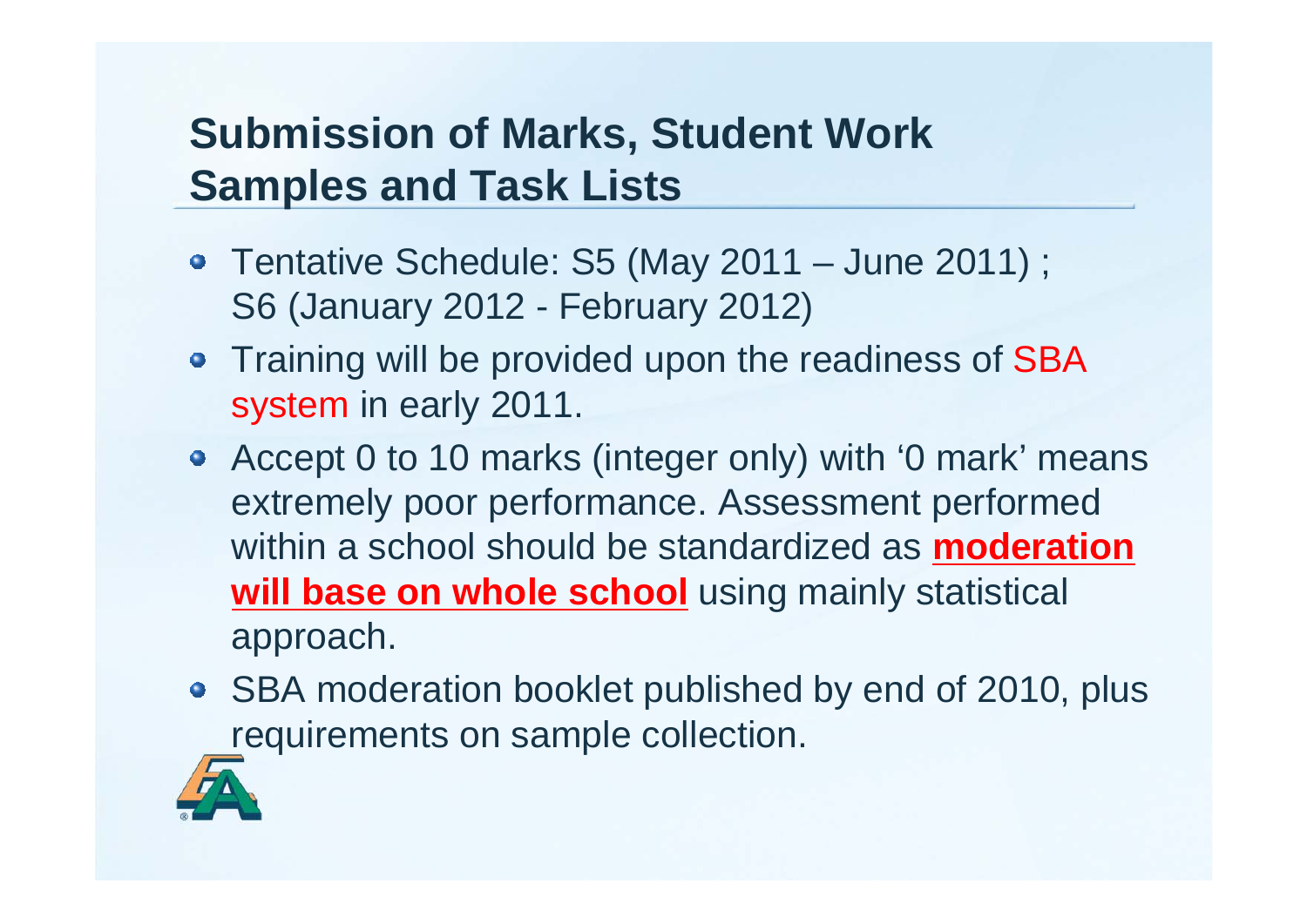#### **Why Moderation – –- Standardization between Schools**

- **Teachers know their students well and are** best placed to judge their relative performance
- However, they may not be aware of the  $\bullet$ standards of performance across all schools
- Some schools may be harsher or more lenient in marking and/or use a narrower or wider mark range
- Standardization across schools to ensure fairness

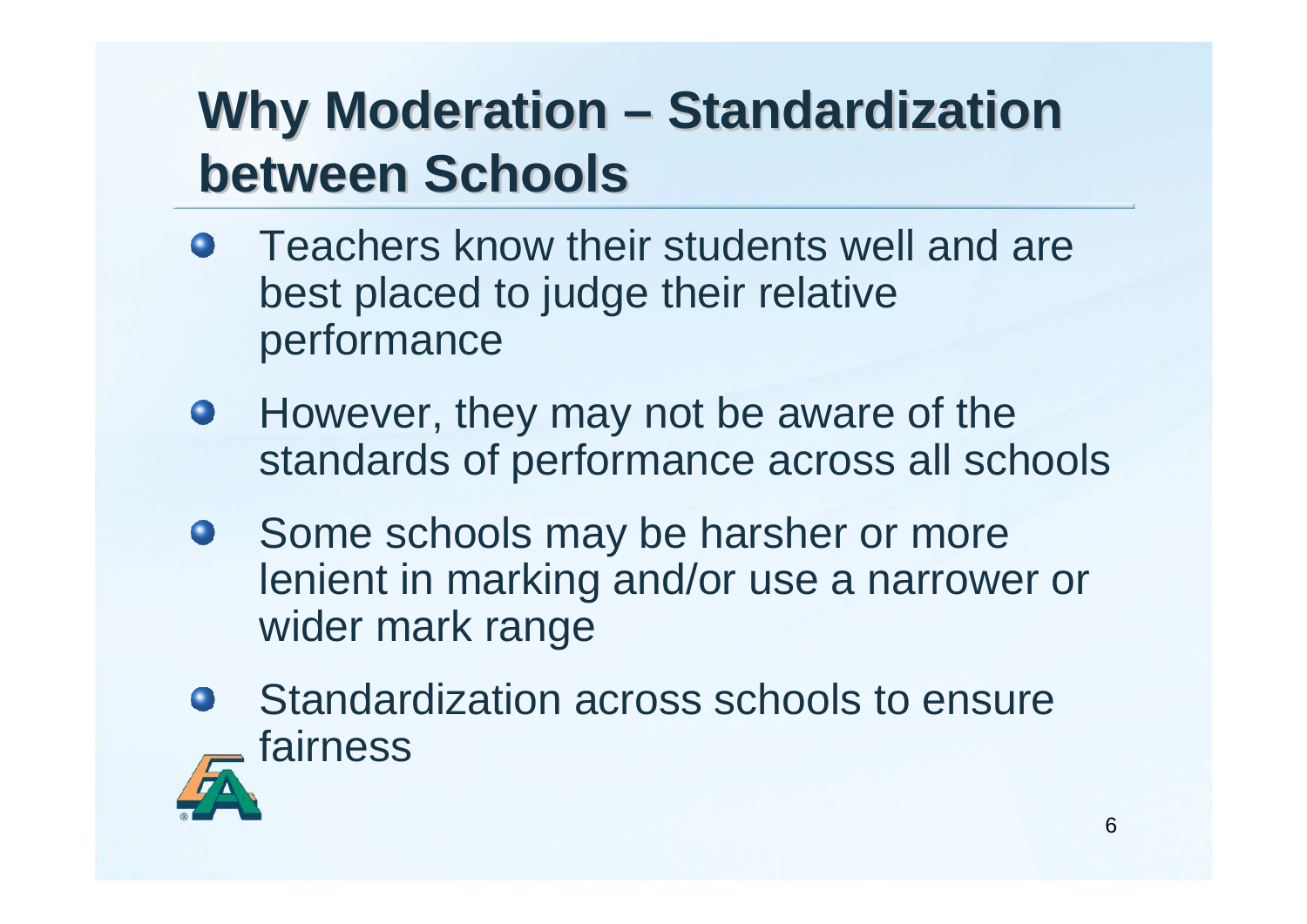# **Moderation Method Moderation Method**

- **•** Statistical moderation with an element of expert judgment
- Moderation to be conducted on school basis (not class- $\bullet$ based/teacher-based)
- Therefore, within-school standardization of teachers' marking  $\bullet$ standard is necessary
- Queries about marking are dealt with by schools before mark submission

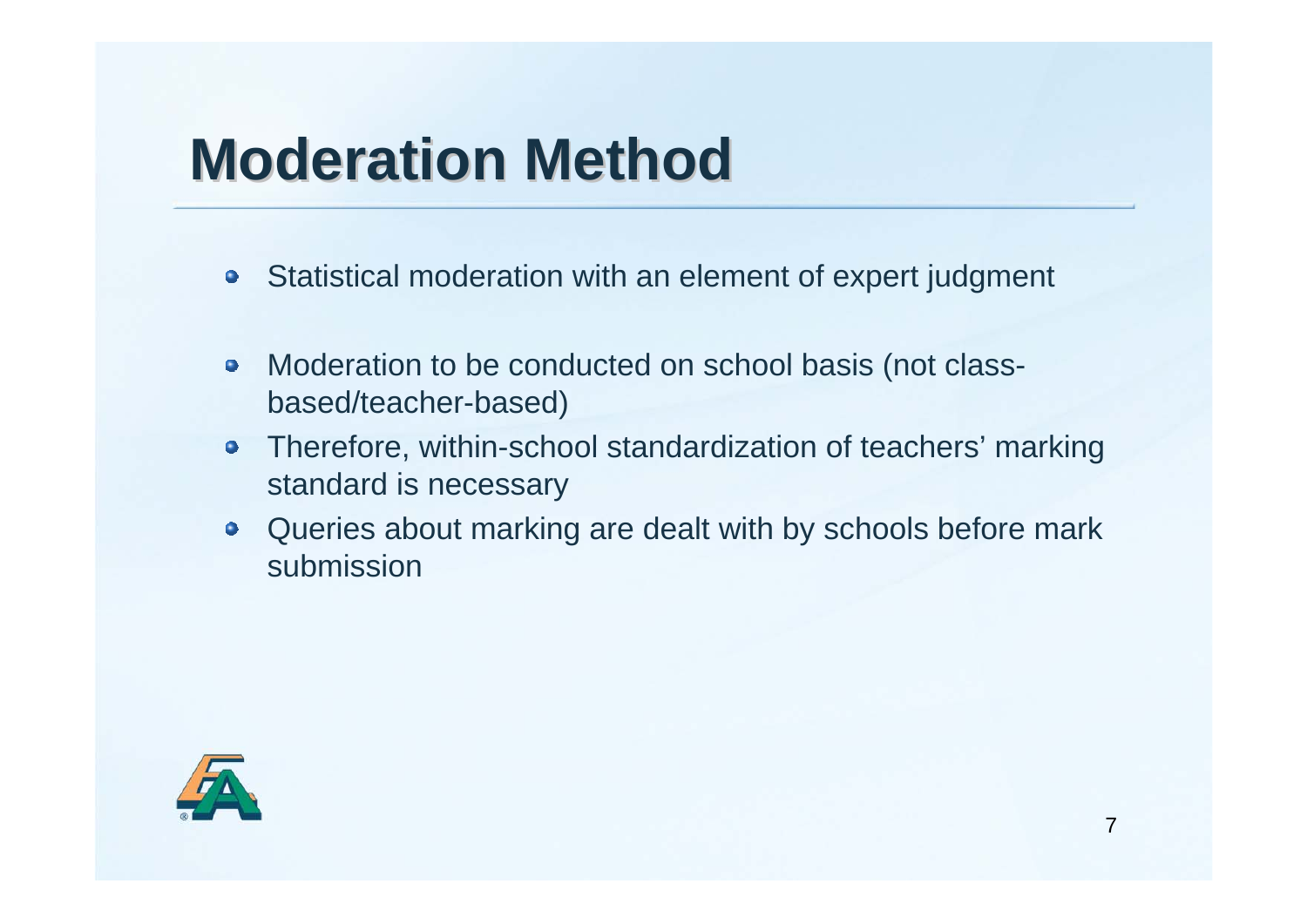### **Statistical Moderation – –Basic Principles**

- In accordance with SBA School Leaders' and Teachers' Handbook:
	- Statistical moderation based on school exam results
	- Follow up with appropriate action for outliers identified
- Moderation based on exam results appropriate for most schools
- But adjustment based solely on exam results may not fully reflect students' actual SBA performance in some schools

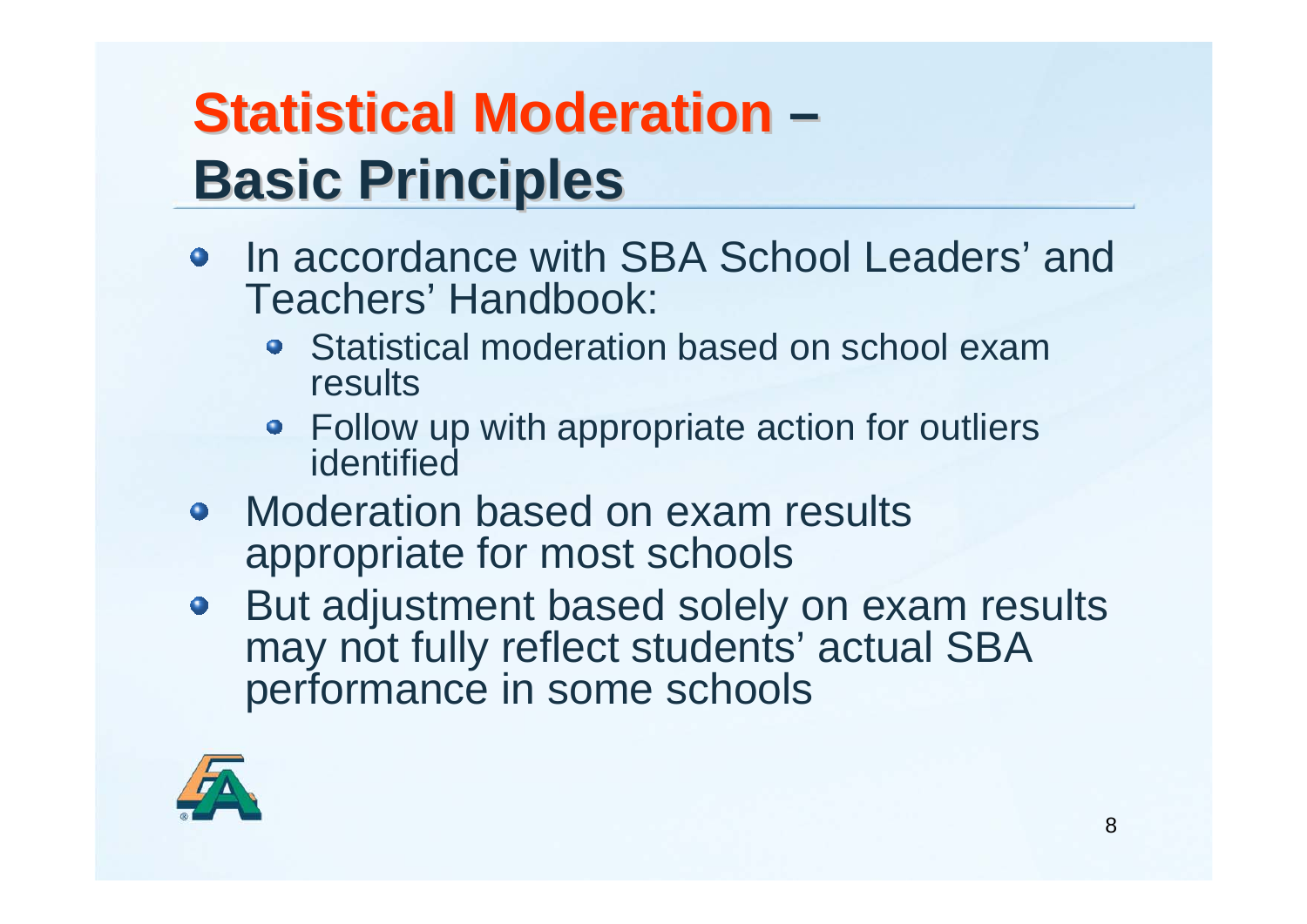## **Features of Statistical Moderation**

- Internal ranking would not be changed  $\bullet$
- The statistical moderation method would consider the  $\bullet$ empirical correlation between exam results and SBA results
- Suppose teachers tend to give high marks to their  $\bullet$ own students; under the moderation method, such an effect would be eliminated when calculating the moderated marks
- Sample review to help identify outlier schools
- For outlier schools, adjustment will be carried out, if  $\bullet$ necessary, by considering a number of factors, such as moderated marks based on exam results and sample review findings so as to reflect the actual SBA performance

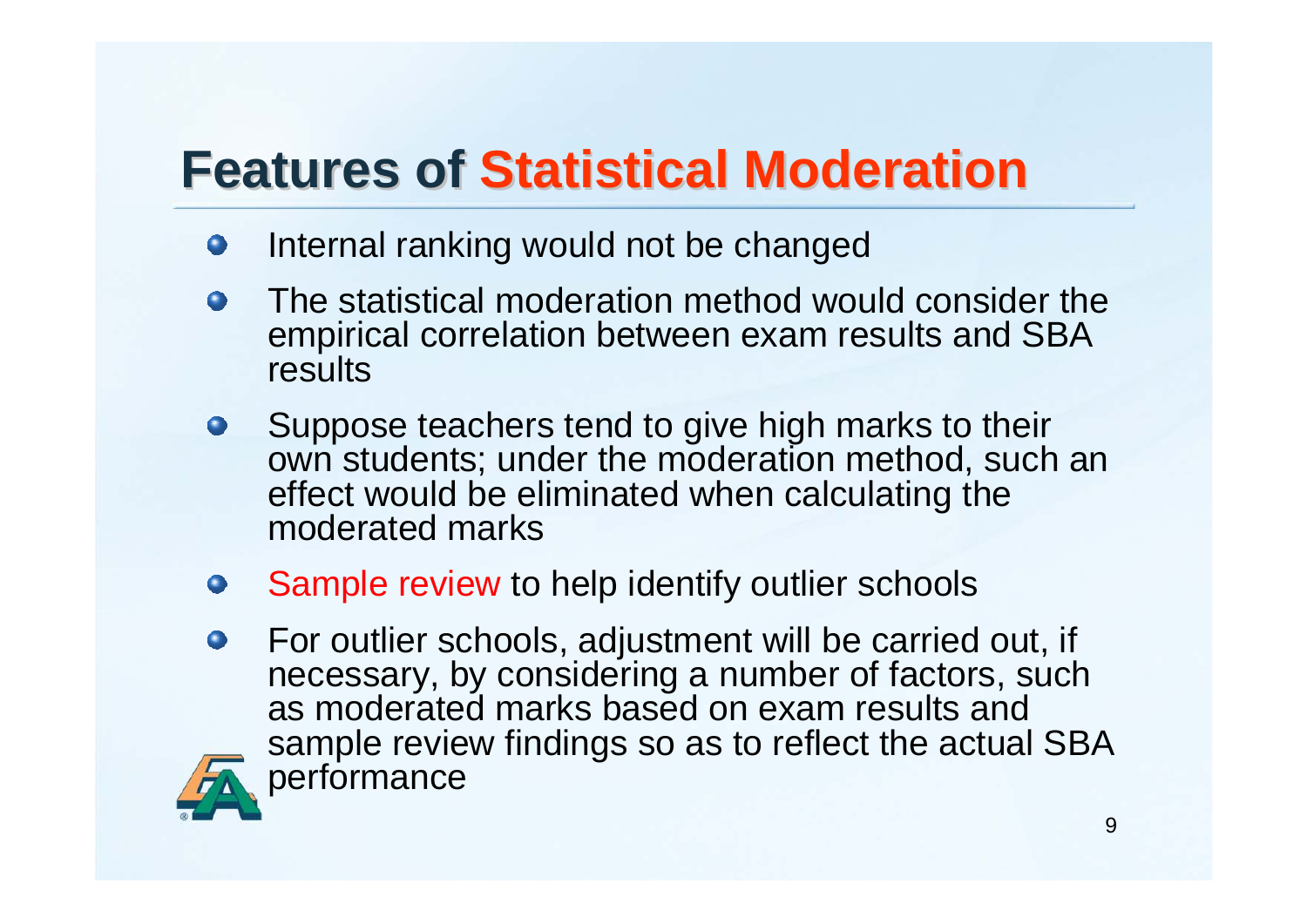# **Reasons for Collecting Samples of Students of Students'Work**

- Quality assurance for SBA
- Moderating SBA marks submitted by schools
- **Securing international recognition** of HKDSE
- Providing school-level feedback to schools

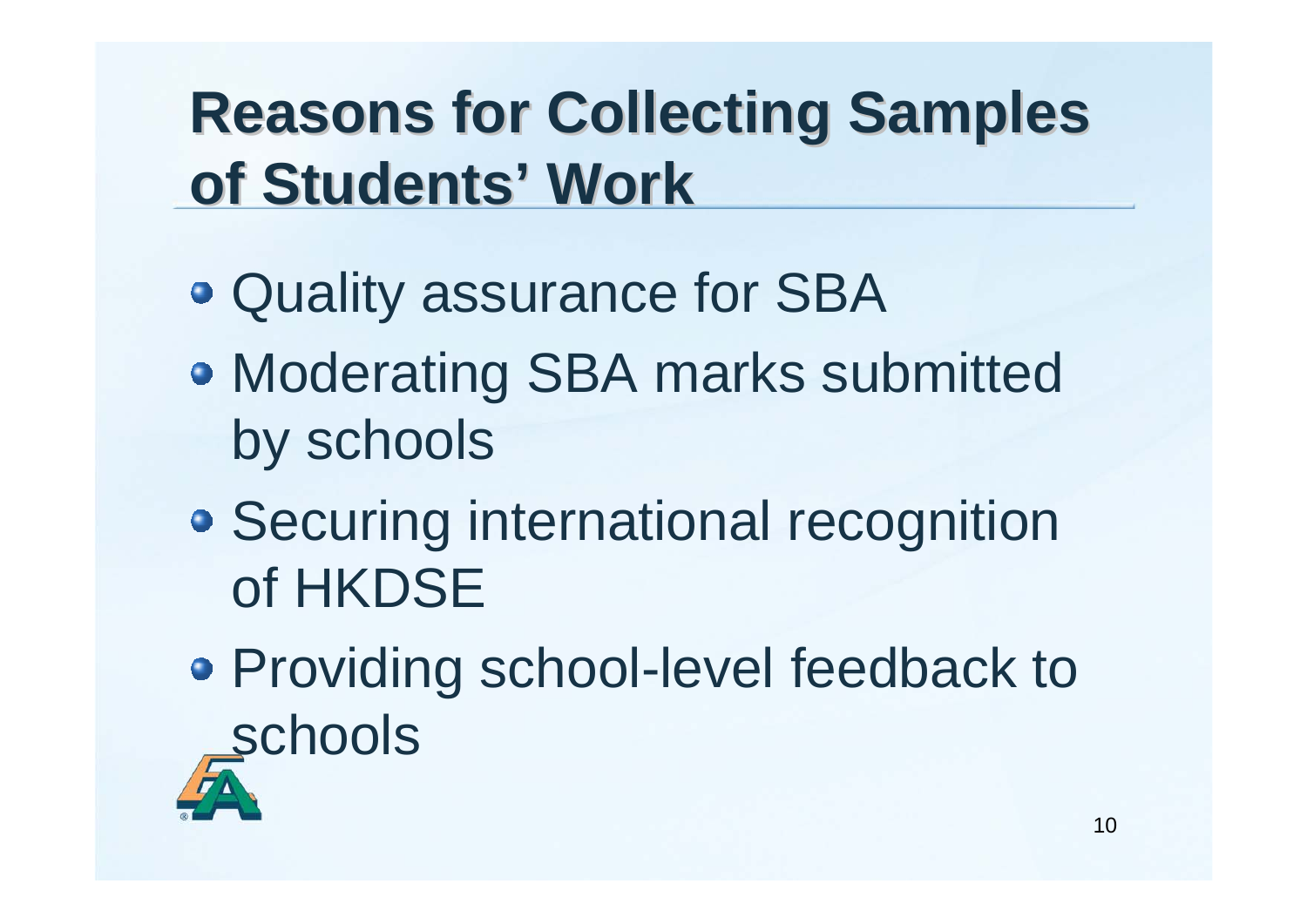# **Sample Review**

- Purpose of sample review in the moderation process:  $\bullet$ 
	- Outlier detection
		- $\bullet$  Identifying those schools where the standard of SBA work is significantly better/worse than their exam results suggested
	- Stratified random sampling
		- Random sampling:
			- Each student work in a school has a chance to be selected, which is a necessary condition for obtaining a representative sample (i.e., unbiased estimations)
		- Stratification:  $\bullet$ 
			- Student works are divided into a number of strata, in each of which the performances of works are similar with each other (i.e., homogenous)
			- Some samples are selected from each stratum
			- Such an arrangement reduces sampling errors

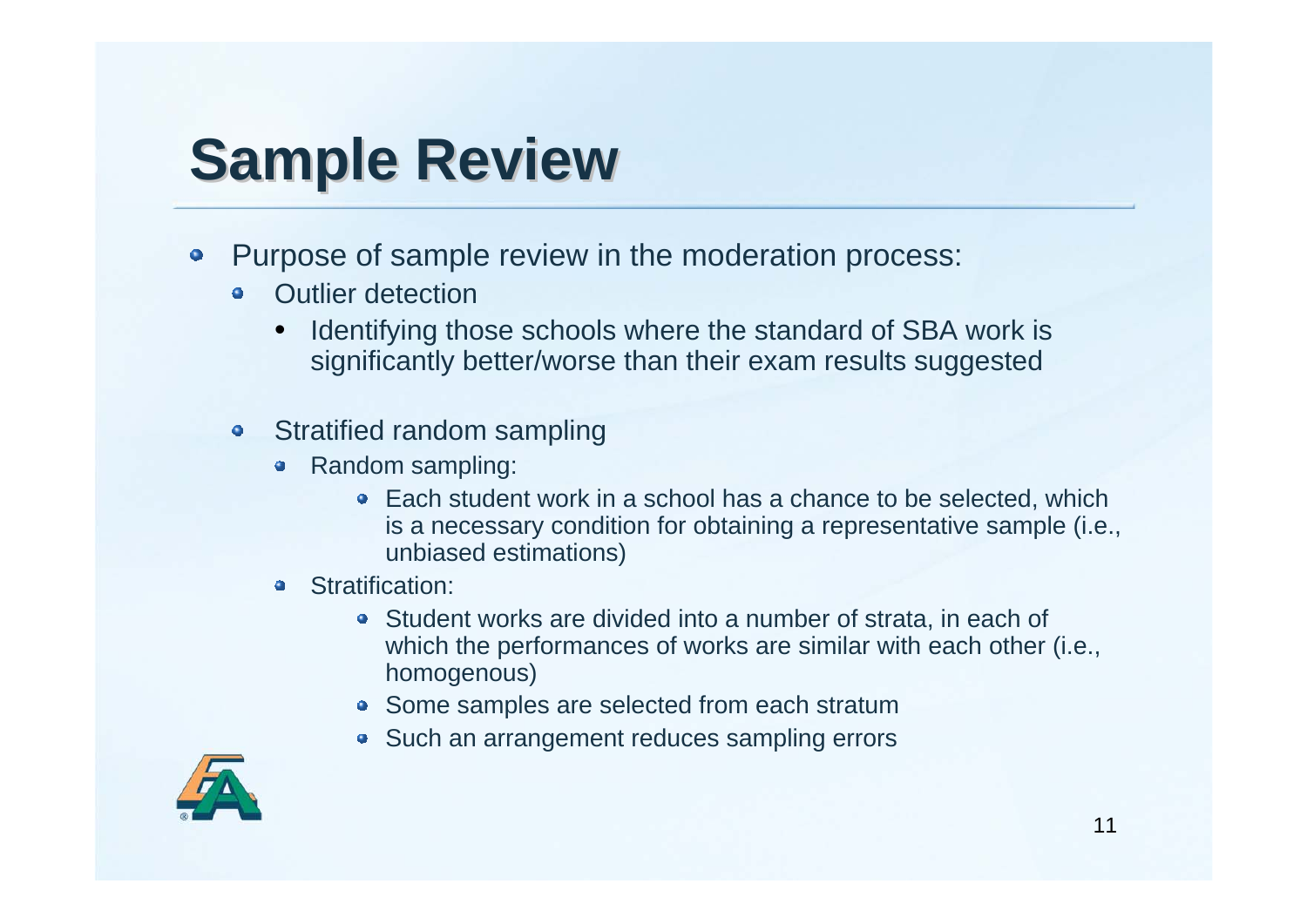## **Proposed Arrangements for Collecting Proposed Arrangements for Collecting Samples Samples**

- To be collected towards end of S6, after school submit the S6 SBA marks
- Six pieces of work representing students' performance across the whole ability range to be randomly selected based on schools' SBA marks, using stratified random sampling techniques
- For each of the selected students, all S5 and S6 marked worksheet / simple report / detailed report / quiz should be submitted. Only the work with marks submitted to HKEAA is required. If the system is on-line (will be informed later), the work (A4-size paper preferred) should be combined into a single PDF file for uploading. That is, one PDF file for each selected student.

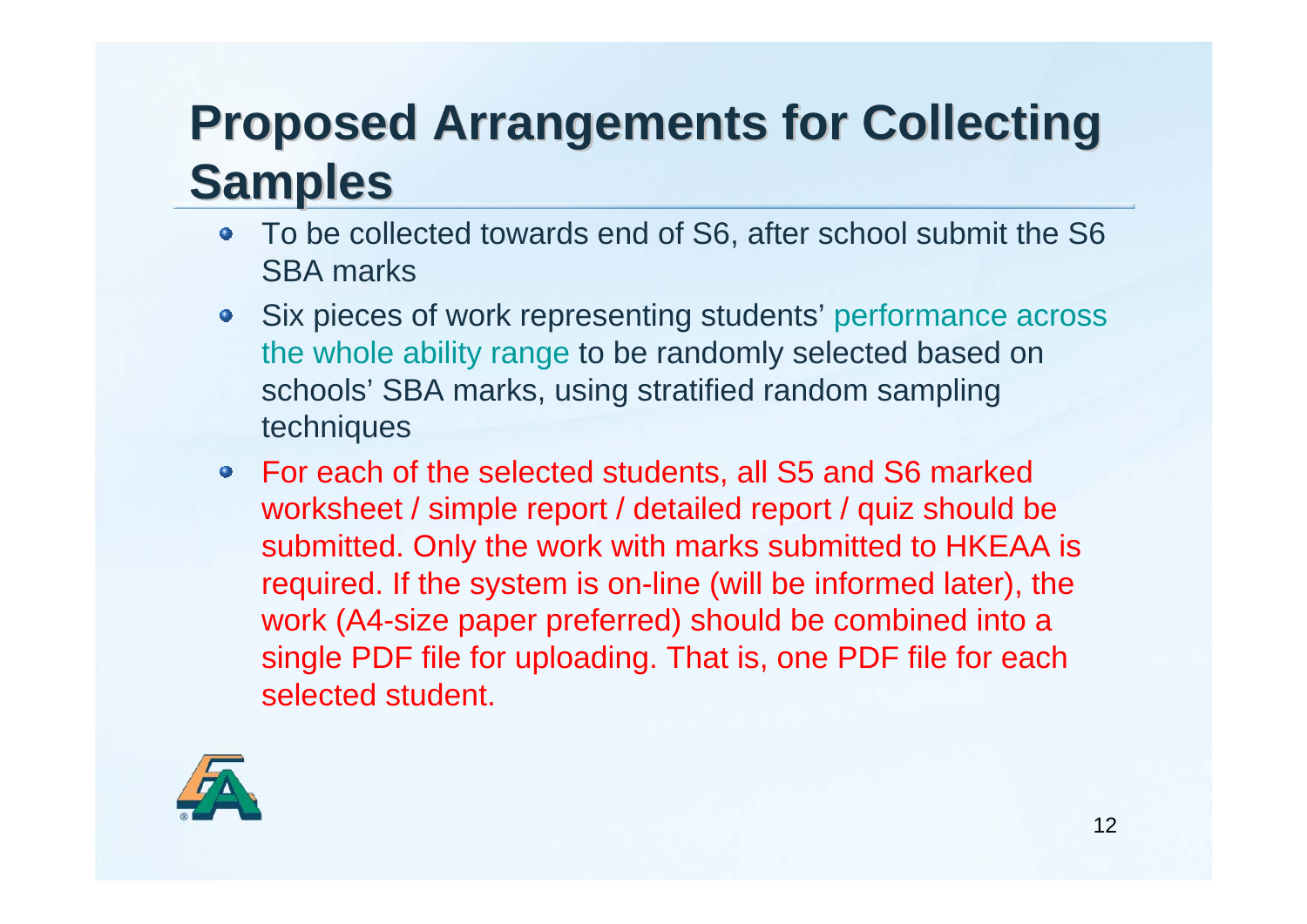#### **Task Titles to be entered in the system**

• Teachers are advised to arrange enough tasks for learning and teaching. However, in order to avoid unnecessary pressure that might be induced from SBA and to strike a balance, the following arrangement will be adopted:

|                  |                | <b>Maximum</b> number of task titles that can be<br>entered in the system |    |             |
|------------------|----------------|---------------------------------------------------------------------------|----|-------------|
|                  |                | <b>VA</b>                                                                 | ОA | <b>EXPT</b> |
|                  | S <sub>5</sub> |                                                                           |    |             |
| <b>Chemistry</b> | <b>S6</b>      |                                                                           |    |             |
|                  | S <sub>5</sub> |                                                                           |    |             |
| CS(Chem)         | S <sub>6</sub> |                                                                           |    |             |

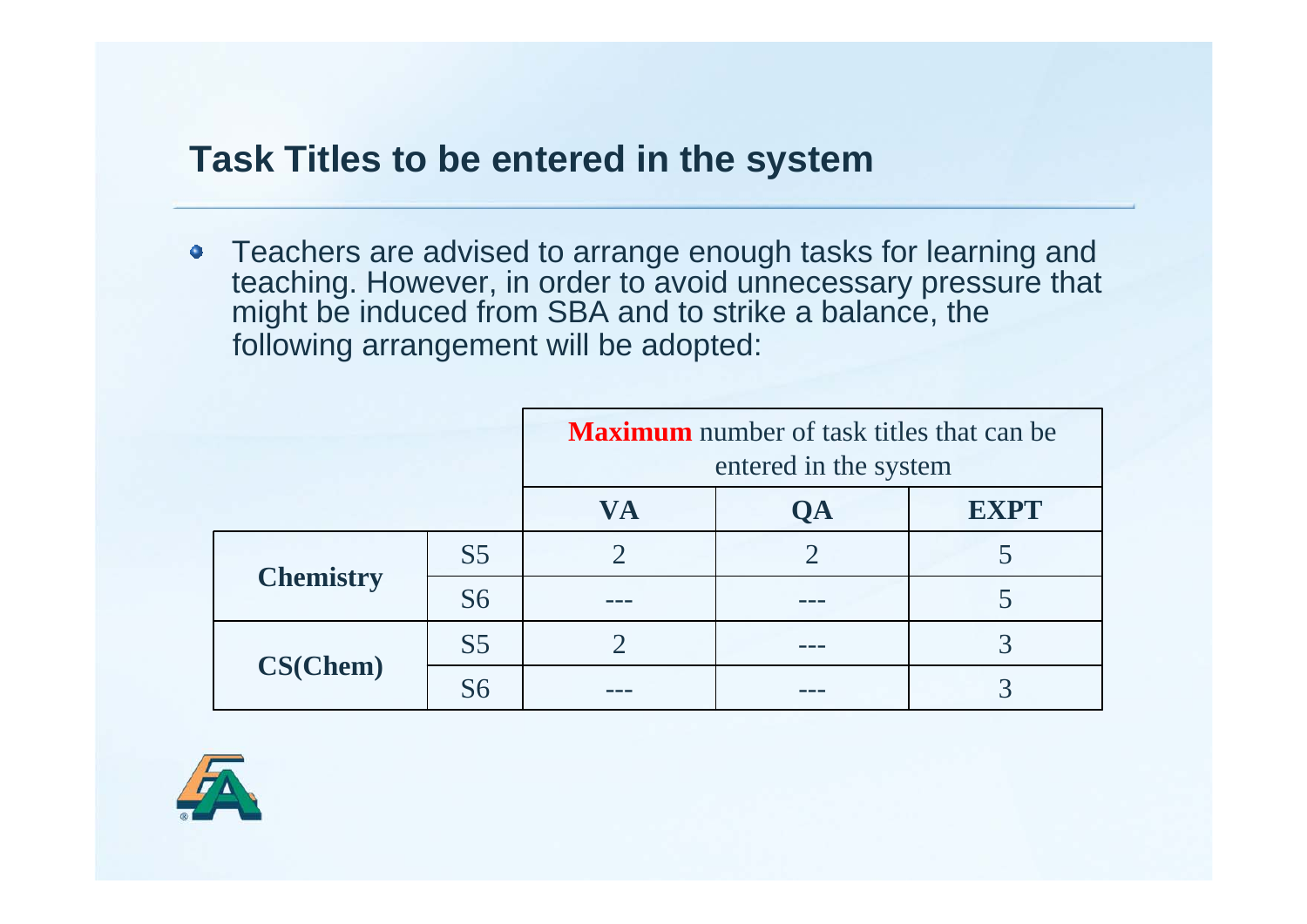### **Task Titles to be entered in the system**



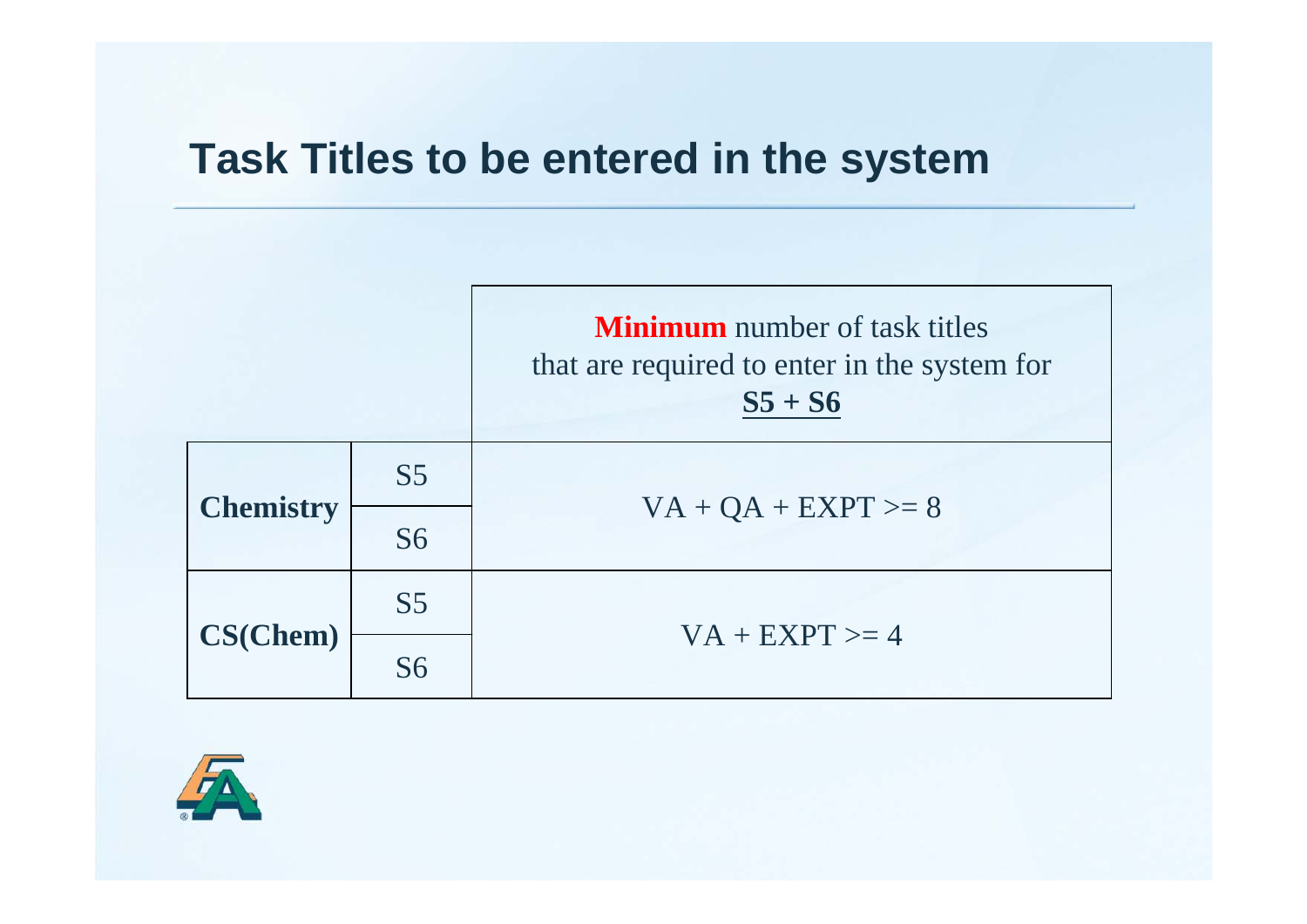#### **Assessment marks**

Assessment marks for each student to be submitted to HKEAA should come from the task titles entered in the system. If the number of assessment marks entered for a student for a certain task exceeds the minimum requirement, the system will automatically average out the marks in the calculation of the final SBA mark of that student at S6 submission.

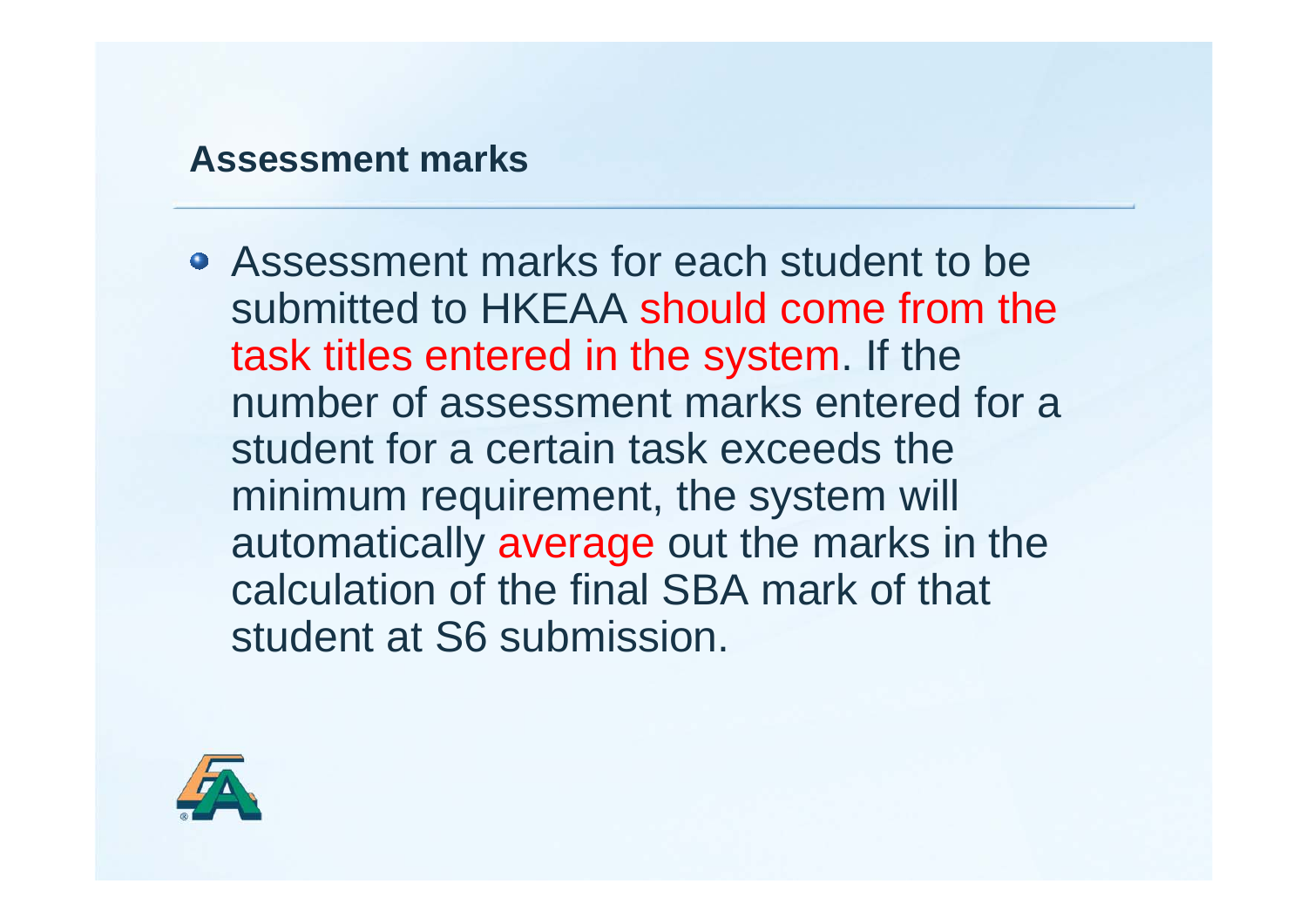### **Submission of Task Lists (Required for both S5 and S6)**

Teachers are required to submit the **task list**  of his/her teaching group. **One task list per teaching group** is required. If the system is on-line, the list (**A4-size** paper preferred) should be transformed into a single PDF file for uploading.

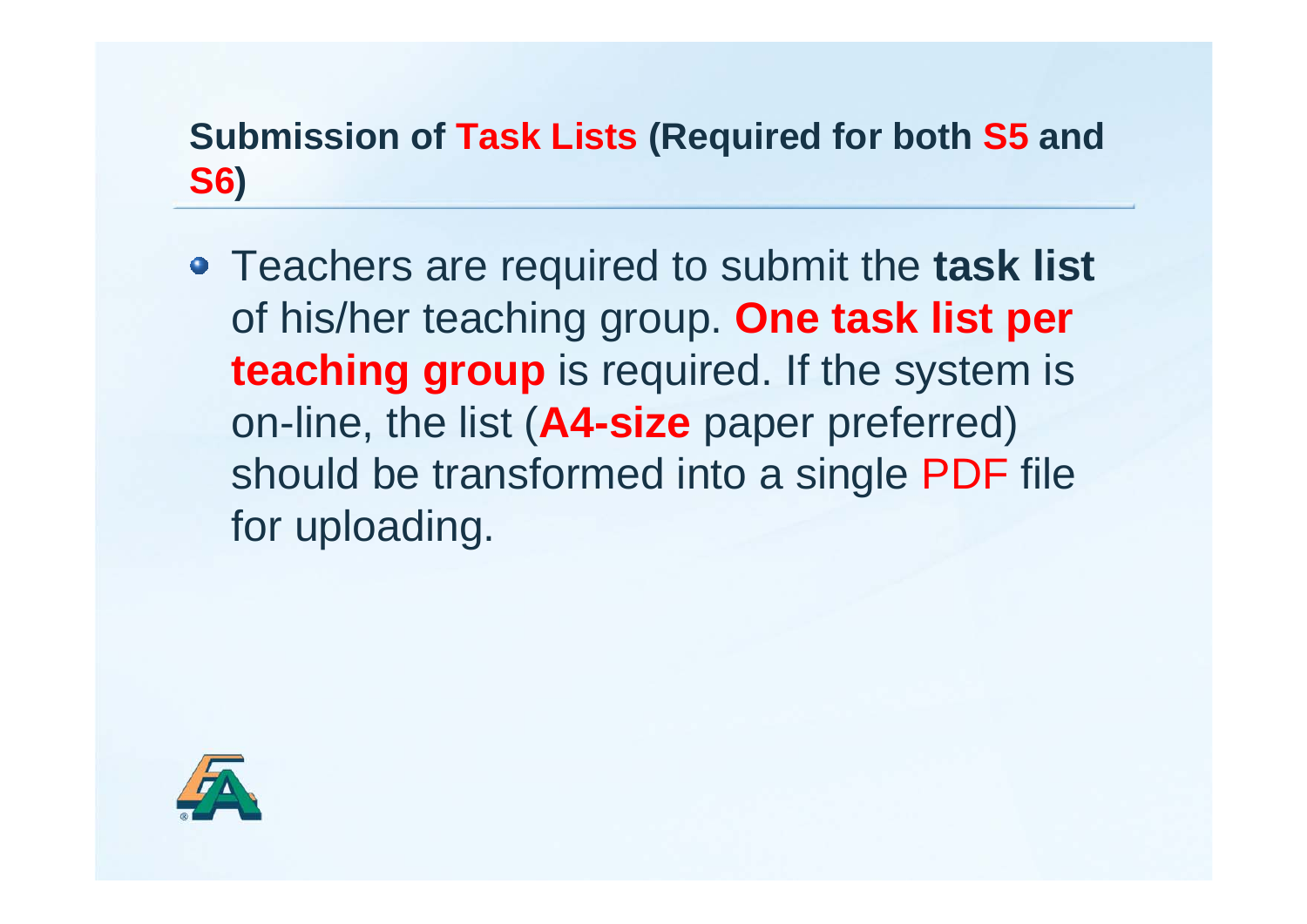## **Support from District Coordinators**

- Teachers are required to submit the tentative task lists to the District Coordinator at the beginning of each academic year. District Coordinator will discuss with teachers in his/her group of the lists if needed.
- Teachers need to attend a mid-year group meeting to share experience especially in consensus marking of SBA tasks.
- Teachers and/or School Coordinators may discuss with District Coordinator if needs arise.
- District Coordinator may also visit the schools of his/her group for professional sharing and collecting feedback.